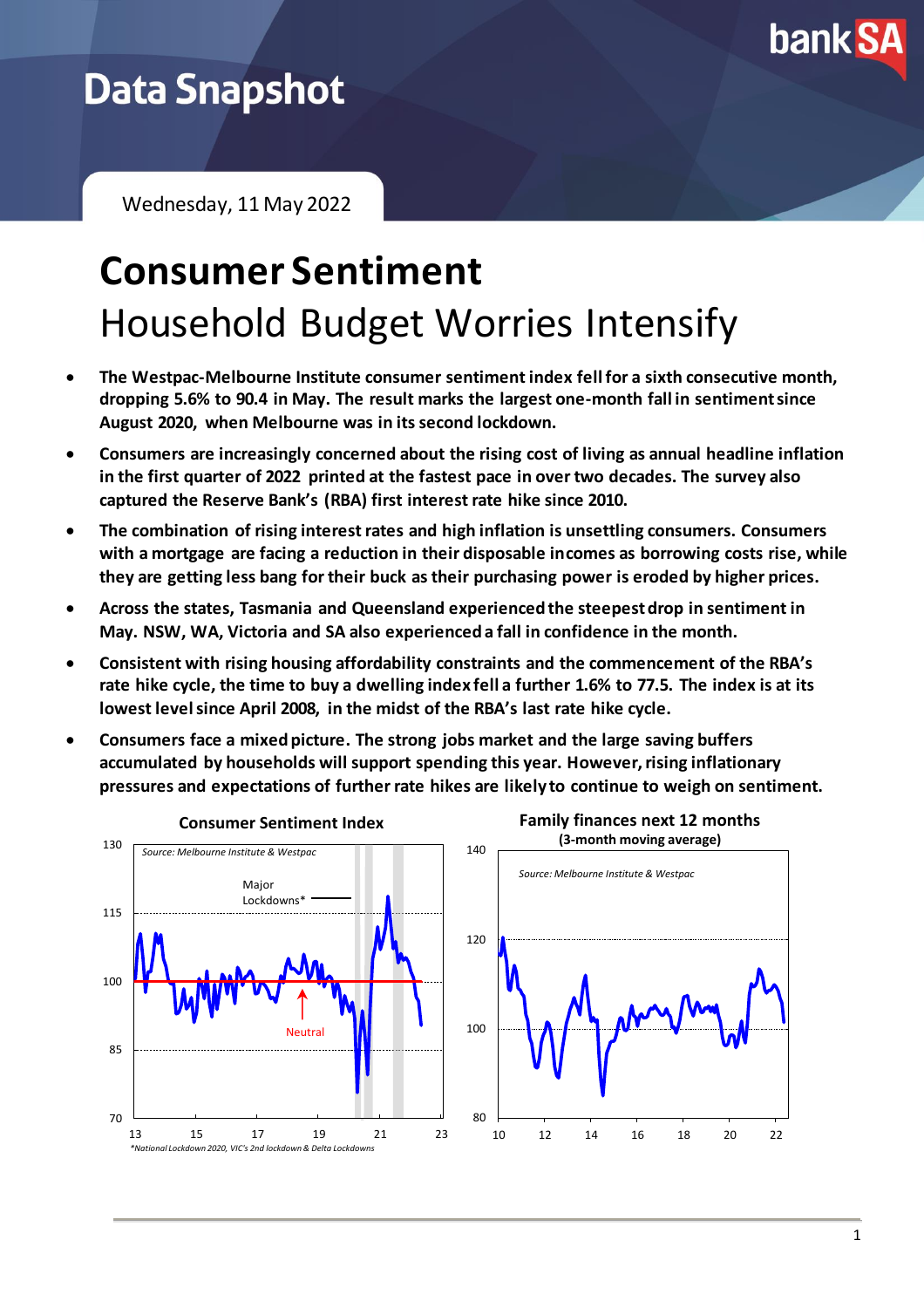Consumer confidence fell for a sixth consecutive month in May, hitting a 21-month low. The Westpac-Melbourne Institute consumer sentiment index fell 5.6% to 90.4 in May, from 95.8 in April. A value below 100 indicates the pessimists outweigh the optimists. The result marks the largest one-month fall in sentiment since August 2020, when Melbourne was under harsh lockdown restrictions following its second wave of COVID-19 infections.

Recent survey's have seen consumers become increasingly concerned about the rising cost of living, which quickly superseded pandemic developments as the key driver sentiment. These concerns were compounded when headline annual inflation printed at 5.1% in the first quarter of 2022 – the fastest pace in over two decades. In addition, inflation expectations – as measured by the Melbourne Institute – rose to a more than 9½ year high of 5.2% in April.

However, hotter-than-expected inflation was not the only catalyst for the sharp decline in sentiment in May. The survey was undertaken between 1 and 5 May and therefore captured the Reserve Bank's (RBA) first interest rate hike in more than a decade. At its May meeting, the RBA increased the cash rate target by 25 basis points to 0.35%, a bigger move than the 15 basis point hike expected by markets. The RBA also flagged further rate hikes on the horizon and suggested a cash rate somewhere between 1.50% and 1.75% by the end of 2022 would be 'plausible'.

The combination of cost-of-living pressures and the expectation of rising interest rates is unsettling consumers. Wages growth has not kept pace with the uplift in inflation, meaning consumers purchasing poweris being eroded. In other words, households are getting less bang for their buck. Plus, indebted households are sensitive to higher rates, as higher borrowing costs can eat into disposable incomes. Indeed, 77% of respondents expect mortgage rates to rise over the next 12-months (70% in April), while 52% expect rates to rise by more than 1% over the same period (34% in April). Households without buffers or with slim buffers, and with higher mortgages relative to their incomes, will be more sensitive to higher rates.

However, these pressures will be cushioned by the extraordinary amount of savings accumulated during the pandemic and relatedly, the repayment buffers which indebted households have run up. The RBA found the median excess payment buffer for owner-occupiers with a variable-rate loan was equivalent to around 21 months' worth of scheduled payments in February 2022, up from around 10 months' worth at the start of the pandemic. Reflecting this, confidence among mortgagee's only declined 2.9% compared to the broader fall of 5.6%.

The survey detail shows the extent to which these factors weighed on confidence in May. Four of the five sub-indices declined in the month and all five sub-indices reported a value below 100.

Consistent with the pressures on budgets, the decline was led by the outlook for personal finances. Households' expectations for their finances over the next 12 months fell 11.2% to 93.3, the largest monthly fall since May 2014. Family finances vs a year ago edged up 0.3% to 79.6. Meanwhile, expectations for economic conditions over the next 12-months and 5-years tumbled 5.8% and 4.1%, respectively, falling to their lowest level since the second half of 2020.

The 'time to buy a major household item' sub-index, indicates that the commencement ofthe interest rate hiking cycle and surging inflation are beginning to dampen consumer's spending appetites. The sub-index shed 5.7% in May, falling to 92.6, its lowest level since August 2020.

Across the states, Tasmania (-19.2%) and Queensland (-11.7%) experienced the steepest drop in sentimentin May. Confidence in Tasmania dropped to its lowest level since April 2020, just after the pandemic first swept Australia. NSW (-4.7%), WA (-4.1%), Victoria (-2.7%) and SA (0.4%) also experienced a fall in confidence in the month. Confidence remains strongest in NSW and Victoria. Consistent with rising affordability constraints in the housing market and the commencement of the RBA's rate hike cycle, the time to buy a dwelling index fell a further 1.6% to 77.5. The 'time to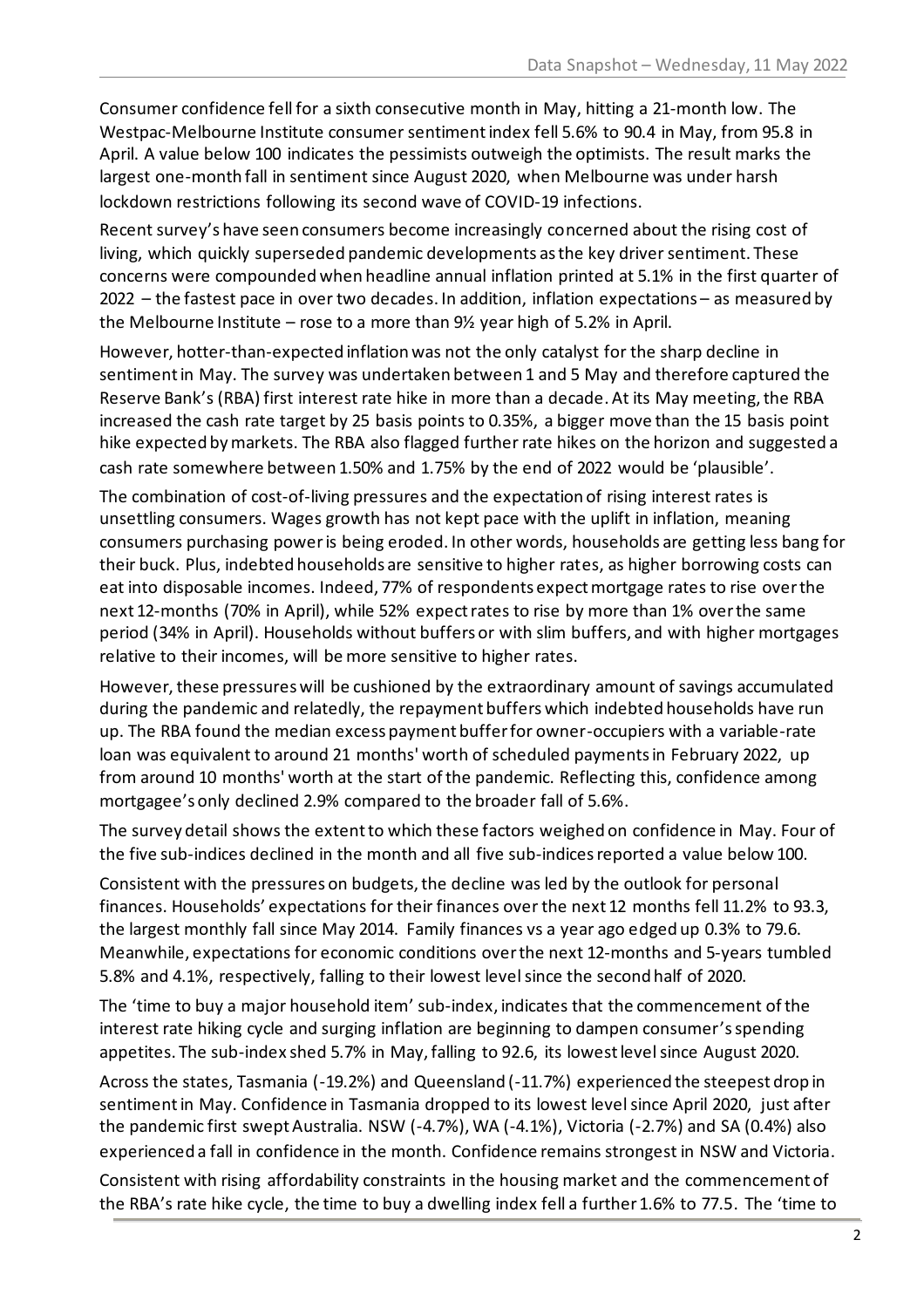buy a dwelling' index has fallen 41.3% since its peak in November 2020 and is at its lowest level since April 2008, in the midst of the RBA's last rate hike cycle. The house prices expectations index also declined in May, tumbling 9.4% in the month to 121.4. However, the reading over 100 suggests that most respondents still expect an increase in dwelling prices over the next year.

## **Outlook**

Consumers face a mixed picture. There are more Australians than ever before in a job and the unemployment rate is at its lowest level in almost 50-years, plus households have accumulated large saving buffers. These factors will support spending this year. However, rising inflationary pressures and expectations of further rate hikes are headwinds.

Notably, the RBA does not expectinflation to return to its 2-3% target band until midway through 2024. Plus, the central bank has forecast headline inflation to continue to rise to a peak around 6% in the second half of this year. It is on this backdrop that we expect the RBA to continue to hike the cash rate over the course of 2022 to 1.75% by the end of the year.

> **Jameson Coombs, Associate Economist** Ph: 0401 102 789